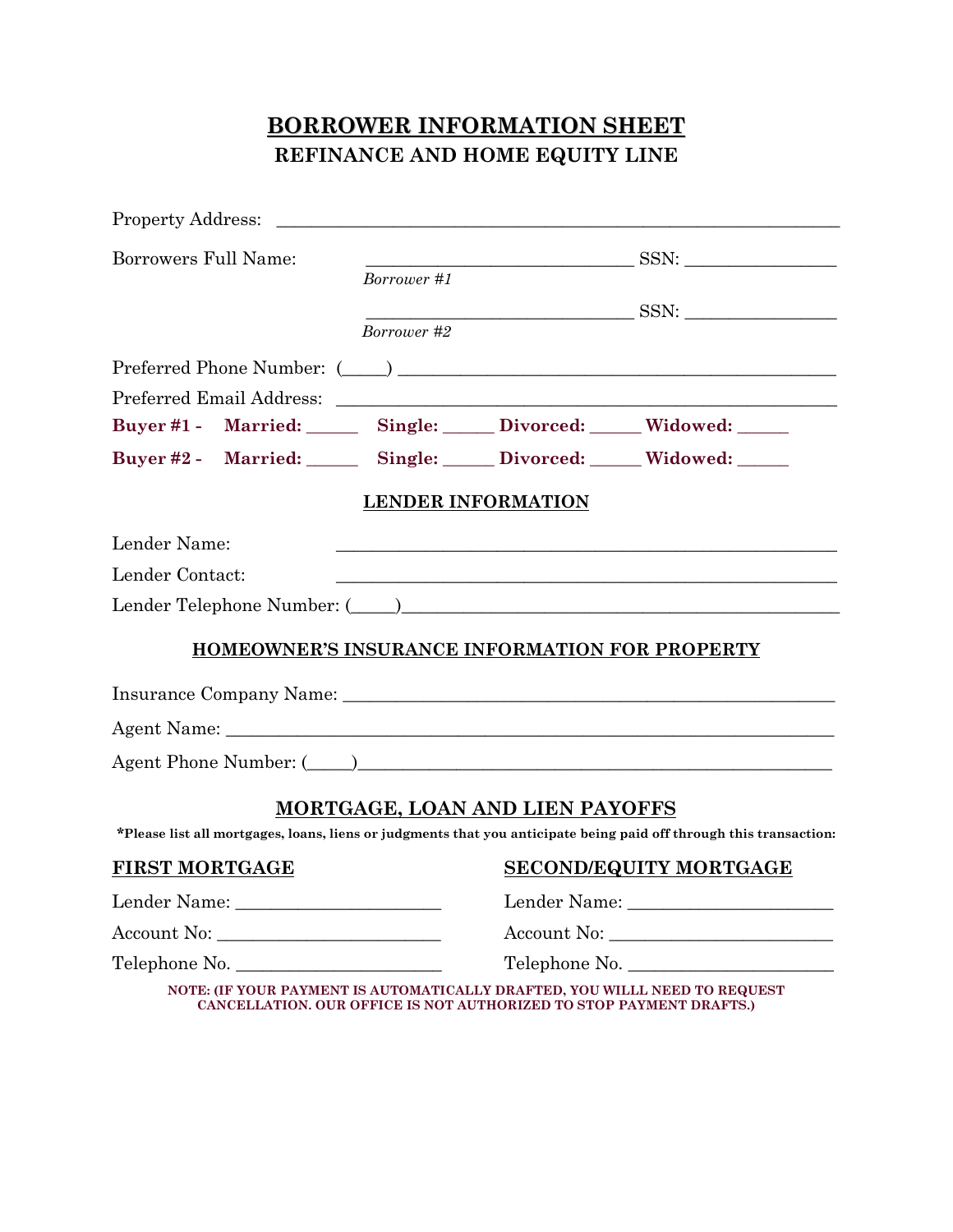## **TAXES**

Does this property serve as your primary residence?  $\Box$  YES  $\Box$  NO

## **CLOSING**

Will you personally attend the closing?  $\parallel$  | YES  $\parallel$  | NO \***\*SEE BELOW** 

**If not, you will need to execute a limited/special Power of Attorney. Please notify us immediately if this will be necessary or is anticipated. There is a charge for preparation and filing of the Power of Attorney, which is approximately \$\_\_\_\_\_. Please be aware that the use of a power of attorney at closing is a matter that must be approved, in advance, by the lender.**

#### **\*\*PLEASE NOTE WE DO NOT HANDLE MAIL AWAY CLOSINGS.**

### **CLOSING FUNDS**

If you are required to bring funds to close on your refinance/equity line transaction, Mack & Mack, Attorneys will accept a **CERTIFIED or CASHIER'S CHECK or a WIRE TRANSFER** only. We will not accept personal checks, credit cards or cash at closing.

### **CERTIFIED/CASHIER'S CHECKS**:

**\*\*Please make payable to Mack & Mack, Attorneys.**

**WIRE INSTRUCTIONS: WE DO NOT ACCEPT OR REQUEST CHANGES TO WIRING INSTRUCTIONS VIA EMAIL OR FAX!** Our wiring instructions will be sent as needed and are available upon request. Our wire instructions will not change and encourage all clients to call our office at **803-548-7200** to verify the information prior to sending funds.

I/We acknowledge that I/We have read the above instructions, have provided accurate information as requested pertaining to the refinance/equity line closing on the property this  $\rule{1em}{0.15mm}$  day of  $\rule{1em}{0.15mm}$  and  $\rule{1em}{0.15mm}$  and  $\rule{1em}{0.15mm}$  and  $\rule{1em}{0.15mm}$  and  $\rule{1em}{0.15mm}$  and  $\rule{1em}{0.15mm}$  and  $\rule{1em}{0.15mm}$  and  $\rule{1em}{0.15mm}$  and  $\rule{1em}{0.15mm}$  and  $\rule{1em}{0.15mm}$  and  $\rule{$ 

*Borrower #1*

 $\frac{1}{2}$  , and the set of the set of the set of the set of the set of the set of the set of the set of the set of the set of the set of the set of the set of the set of the set of the set of the set of the set of the set

 $\frac{1}{2}$  , and the set of the set of the set of the set of the set of the set of the set of the set of the set of the set of the set of the set of the set of the set of the set of the set of the set of the set of the set

*Borrower #2*